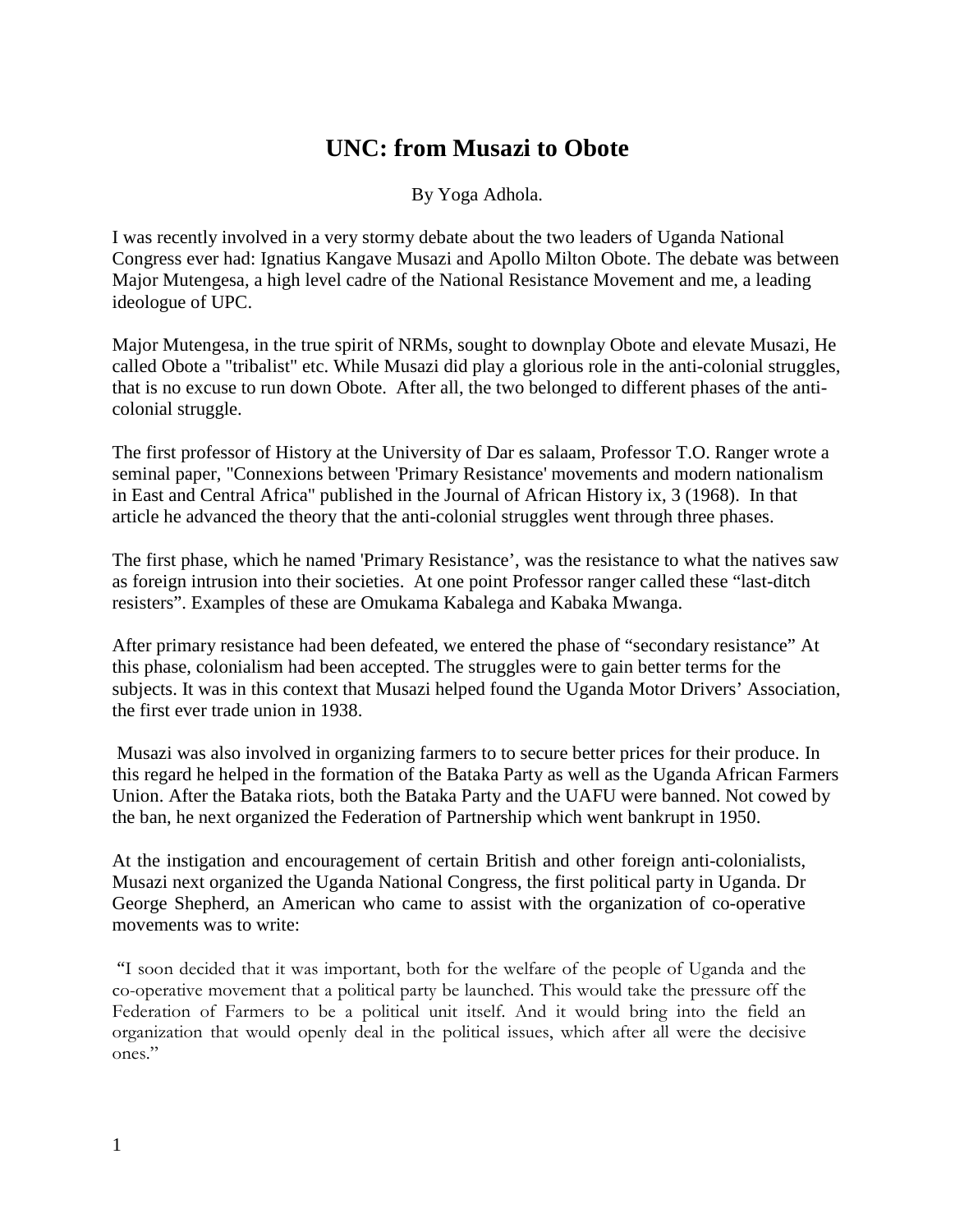The final phase of the anti-colonial struggles was that off mass nationalism". This is the phase when the people wanted an end to colonialism. Obote belonged to the "mass nationalism' phase. There is a sense in which the change of leadership from Musazi to Obote was a move from one phase of the anti-colonial struggle to the next one. It was a move from a 'primary' or 'secondary' resistance movement (Ranger, T.O. 1968: ; Stokes, E. 1970: 100-106) which both the Bataka Party and Uganda Farmers Union, respectively, had been into a modern anti-colonial movement which would not only be anti-imperialist but would also champion the aspirations of minorities.

The first indication that the anti-colonial struggles needed to move from one phase to the other was the abortive attempt by younger members of the UNC who had had greater exposure to the struggle than Musazi, and who were dissatisfied with his leadership, to form the abortive Uganda Congress Party in 1957.

A year later John Kale, the father of the former Inspector General of Police, Kale Kayihura opened a UNC office in Cairo and also began operating a radio station for UNC. This Cairo office, David Apter, tells us in his book, "The Political kingdom in Uganda" became symptomatic of the crisis in UNC.

The merits of this office were disputed, and the Uganda National Congress was to irrevocably get split over this disagreement. A section of the membership of UNC, led by Musazi, felt that the Cairo office was a means of trading "the imperialism of one country for that of another, especially a country (meaning Egypt) that had for 2,500 years controlled the whole of the Nile Valley, but also communism."(Apter, D.E. 1961: 334)

The other section of Uganda National Congress, consisting of elements younger than Musazi but with greater exposure to the anti-colonial and anti-imperialist struggles elsewhere, not only believed in maintaining contacts with the anti-imperialists world, but desired a more radical nationalist movement of the mobilizing type, striking firmly for a united Uganda while attacking the parochialism of the Lukiiko and the Baganda.

The contention between these two political lines came to a head on January 12, 1959. The previous month three senior members of the Uganda National Congress (Abu Mayanja, Jolly Joe Kiwanuka, and Dr. Kununka) had attended the Pan-African Congress in Accra, Ghana. They had participated in passing resolutions which, among other things, recommended that "those African traditional institutions whether political, social or economic which clearly have shown their reactionary character and the sordid support of colonialism be condemned."

Returning from Accra via Cairo, where they called at the controversial office, Kiwanuka defended the Cairo office and identified the real issue at stake: "Uganda cannot remain an island in a sea of Pan-African and universal nationalism.... Our establishment of a nationalist political office in Cairo has marked a great era in our struggle. It has broken the chains of isolation, and focused world attention on the seriousness of the Uganda people in our unshakable upsurge for freedom."

To Musazi, that statement was a sacrilege which could not be tolerated in the Uganda National Congress. He proceeded to expel some six of the most significant officials of the UNC who